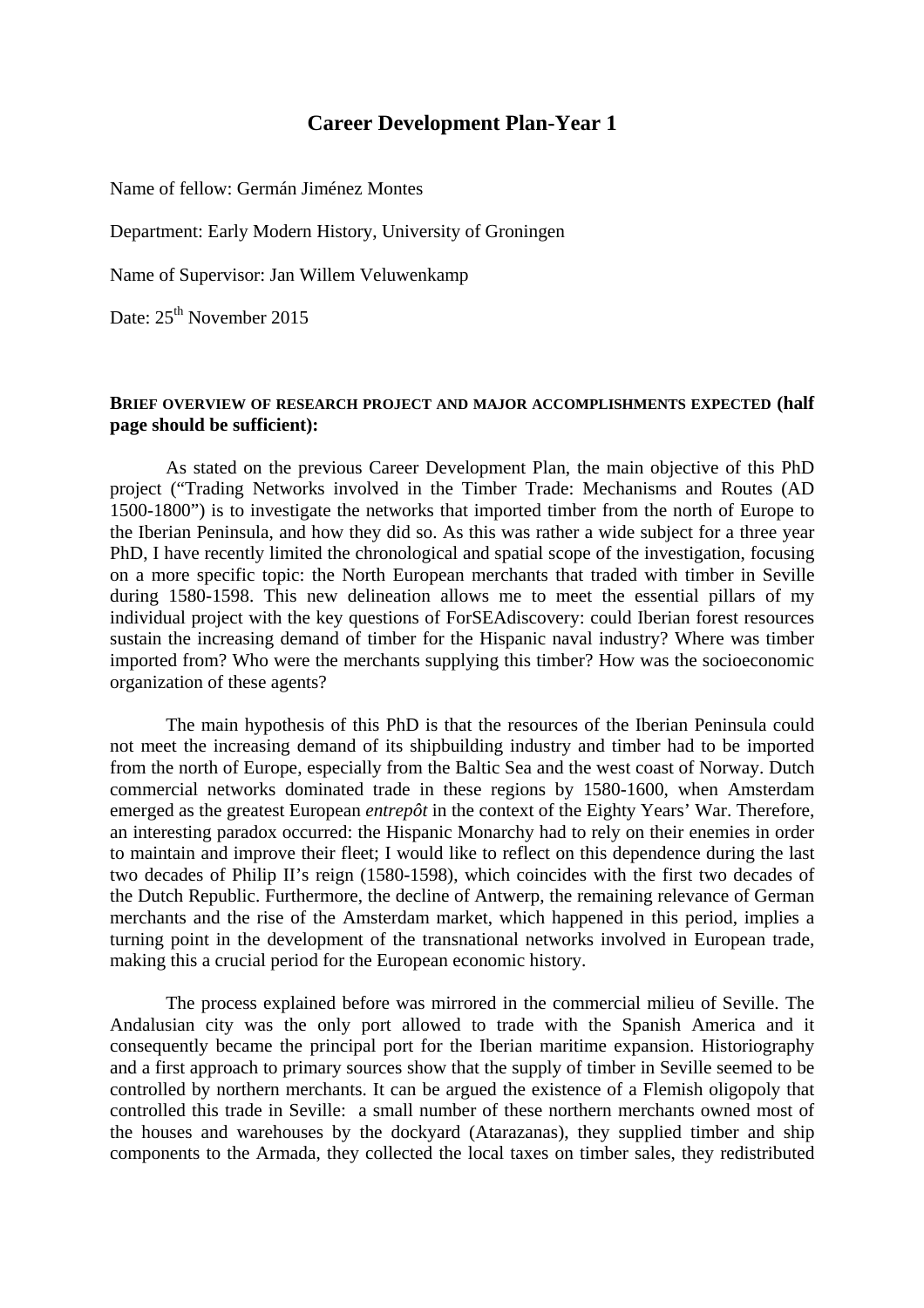timber products to other Andalusian towns, they had contacts in Danzig, Bergen or Amsterdam…

In short, this research will deal with the transnational networks that imported timber to Seville from 1580 to 1598: Who were these agents? How were they related to each other? What were their strategies to build up this oligopoly? Did their economic activity have an influence in their social promotion in Seville? How were they connected to the northern providers? How were they connected to the royal and local officials? How can we explain the transnational nature of this local community and this Atlantic network? This is only a sample of the various motivating questions of the PhD dissertation that I will submit in December 2017.

#### **LONG-TERM CAREER OBJECTIVES (over 5 years):**

1. Goals:

The primary objectives are finishing on time the PhD at the University of Groningen and publishing the dissertation as a monograph.

During these years, I would like to become familiar with the Dutch scholarly practice and the Dutch historiography, as well as become proficient in English and Dutch. In the end of the PhD, on an intellectual side, I would like to participate in current historiographical discussions, and on a professional one, I would like to be sufficiently trained to continue my academic career as a researcher.

2. What further research activity or other training is needed to attain these goals?

My participation in three different education and training programs will be a great help for attaining these goals: ForSEAdiscovery (ITN project), the Graduate School for the Humanities (University of Groningen), and Posthumus Institute (research school for Economic and Social History in the Netherlands and Flanders). This is the list of the activities in which I will participate in the next two years:

- GSH activity "Format of the doctoral thesis" (January 2015)
- GSH activity "Didactic skills" (January 2016)
- GSH activity "Dissertation-design" (March 2016)
- Posthumus Seminar 2 "Work in progress" (Spring 2016)
- Posthumus Conference (Spring 2016)
- B1 course in Dutch
- Posthumus Research Design Course (September 2016)
- Posthumus Individual Assessment (December 2016)
- GSH activity "Publishing in English" (November-December 2016)
- ForSEAdiscovery workshop "Advanced Team and Project Management" (2017)
- ForSEAdiscovery intensive course "Dendroarchaeology of Ships Practice and Prospect"(2917)
- B2-C1 course in Dutch (2017)
- GSH activity "Self-profiling" (2017)
- GSH activity "A future in Academia" (2017)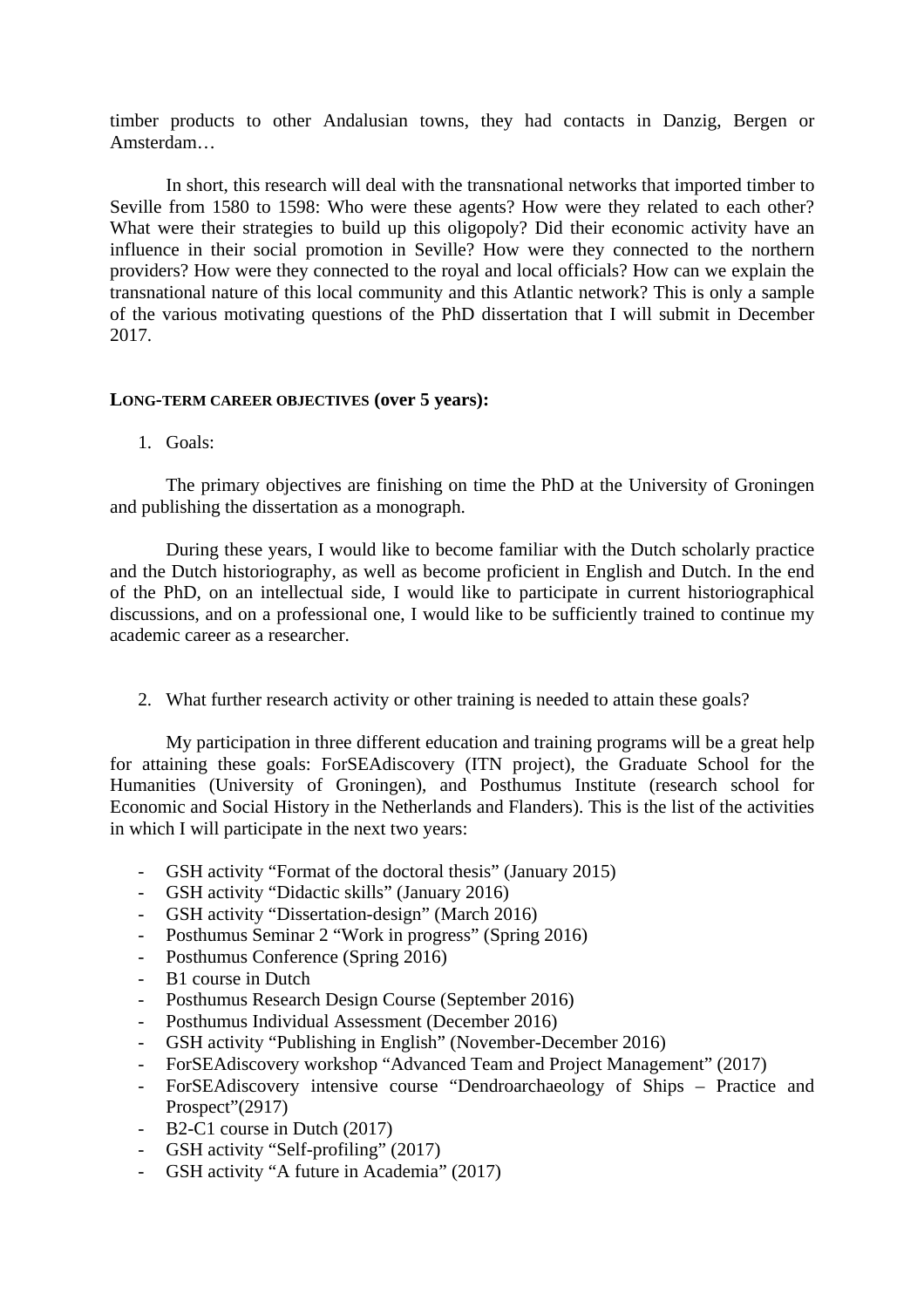- GSH activity "Dissertation Defense Day" (2017)

Furthermore, I also consider that my individual daily work is essential for attaining these goals. This work is mainly based on the study of an international and updated bibliography, and the analysis of primary sources.

### **SHORT-TERM OBJECTIVES (1-2 years):**

- 1. Research results
	- o Anticipated publications:

For the next two years, I am planning at least one publication in English.

o Anticipated conference, workshop attendance, courses, and /or seminar presentations:

I believe that presentations in conferences, and participations in workshops and seminars are very important for improving my research. They are very fruitful ways of discussing my methodology and results with an academic community, in order to progress towards the final PhD dissertation. I would like to present my research in at least two international conferences per year.

2. Research Skills and techniques:

As I work mainly with primary sources, a key skill for my research is paleography. I will not need any special training for that, as I am used to work with Early Modern handwritings.

I am also working with databases programs to deal with the large amount of information that I am obtaining from the primary sources. I had some difficulties in the beginning but the more I develop the database, the easiest I find it. Once the database is properly organised, I will use Social Network Analysis and Geographic Information System tools to study and represent the information.

Additionally, I am aware that I must benefit from this PhD position to cultivate an original, independent, and critical thinking, personally and professionally.

## 3. Communication skills:

The best way of participating in international scholarly debates is to improve my oral and written skills, which, in short, will allow me to present my research results to a scholarly international audience. On the other hand, I also find very important to be able to disseminate the main questions and results of my work to a non-specialized audience.

4. Other professional training (course work, teaching activity):